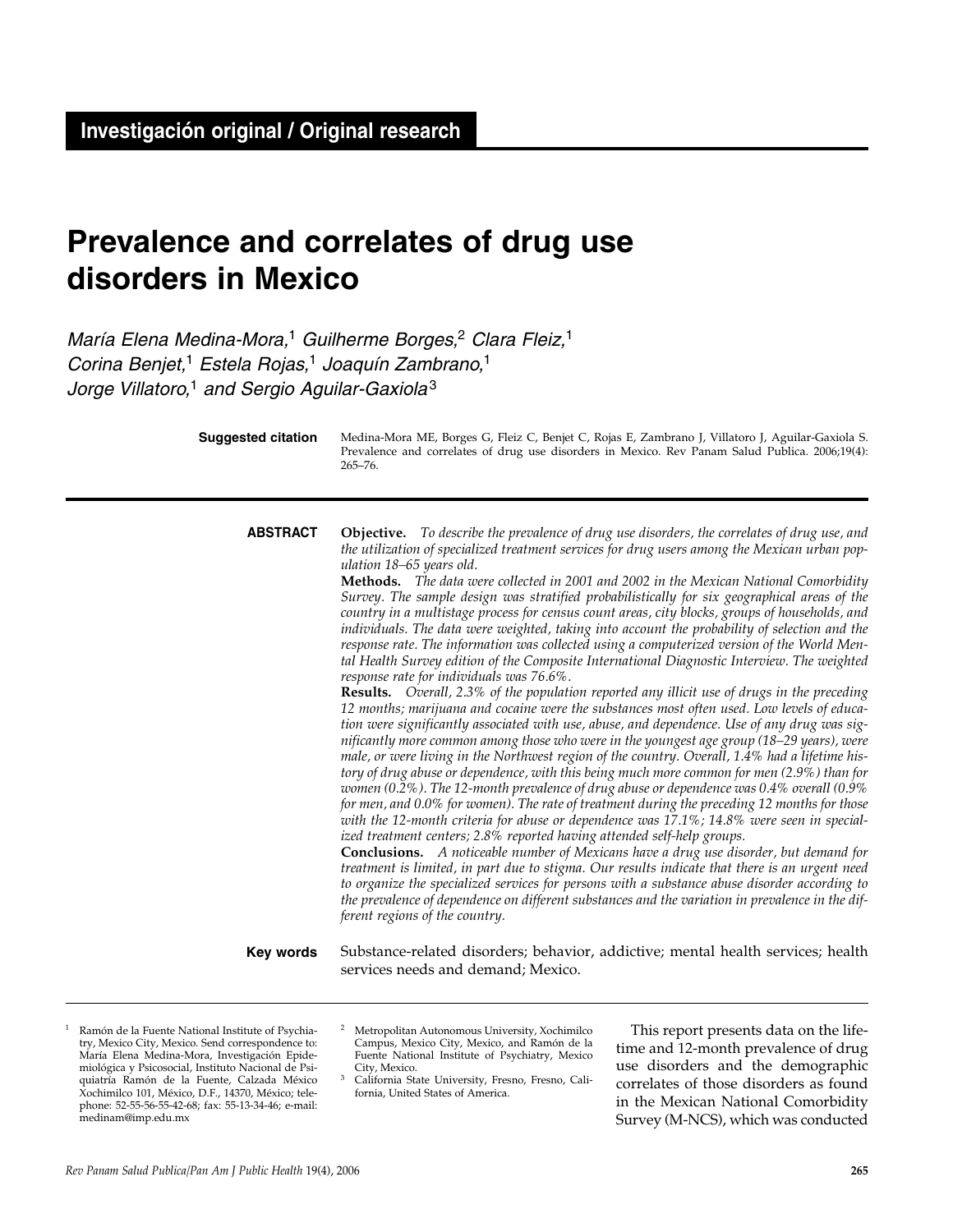in 2001–2002. The Survey was coordinated by the Ramón de la Fuente National Institute of Psychiatry (*Instituto Nacional de Psiquiatría Ramón de la Fuente*) in Mexico and supported by Mexico's Secretariat of Health (*Secretaría de Salud*) and the National Council for Science and Technology (*Consejo Nacional de Ciencia y Tecnología*). The M-NCS is part of the World Health Organization's World Mental Health Survey initiative (1), which aims to evaluate the prevalence of mental disorders in countries with different degrees of economic development, to determine the health care needs for mental disorders, and to guide public policy on mental health.

Mexico has a long tradition of epidemiological research in the area of substance addiction (2–6), whereas the development of surveys aimed at assessing the prevalence of psychiatric disorders has been slower (7, 8). The first household surveys of drug abuse were conducted in the 1970s (2), with persons between 14 and 65 years of age in selected cities. The first National Survey on Addictions (*Encuesta Nacional de Adicciones*) was conducted in 1988 (3), in the urban population 12 to 65 years of age. The National Survey on Addictions of 1993 (4) and the Survey of 1998 (5) included subsamples in the three main metropolitan areas of the country (Mexico City; Guadalajara, Jalisco; and Monterrey, Nuevo León) and in the three cities on the border with the United States of America where the highest rates of abuse had been documented (Tijuana, Baja California; Ciudad Juárez, Chihuahua; and Matamoros, Tamaulipas) (9). The last National Survey on Addictions was conducted in 2002, and it included rural populations for the first time (6). In this paper we will compare our findings on prevalence rates from the M-NCS (conducted in 2001 and 2002) with the rates found in the 2002 National Survey on Addictions (6).

The 2002 National Survey on Addictions showed low prevalence rates of drug use in Mexico, with it being under 4% for lifetime use of any drug, not including alcohol or nicotine. Marijuana was the main drug reported.

The areas of Mexico bordering on the United States showed the highest prevalence rates for drug use (9).

In Mexico the demand for drugs started to rise at the end of the 1980s and the beginning of the 1990s. Rates of cocaine use among the urban population in the 12 months prior to the administration of the various National Survey on Addictions studies increased from 0.18% in 1988 to 0.45% in 1998, and leveled off at 0.38% in 2002. Rates of marijuana use showed a small, nonsignificant decrease from 1.21% in 1988 to 1.03% in 1998, and decreased further, to 0.61%, in 2002. Inhalant use dropped from 0.15% in 1998 to 0.09% in 2002 (3, 5, 6). The reported rapid increase in cocaine use, followed by a small decrease at the beginning of the new millennium, is consistent with what has been reported in school surveys (10) and with statistics for treatment demand (11). Trends for the use of marijuana and inhalants are also consistent with results from other sources, such as school surveys and statistics for treatment demand, which show a decrease in rates of inhalant use and an increase in the rates of marijuana use (10, 11). There has also been an increase in the rates of use of amphetamine-type stimulants as well as an extension of the heroin problem from cities on the border with the United States to a few other areas of Mexico (11).

The National Survey on Addictions interview includes a scale of symptoms that indicates dependence, as defined by the International Classification of Diseases 10th Revision (ICD-10) (12). The estimated rate was 0.38% in 1998 (5) and 0.44% in 2002 (6).

The first survey assessing psychiatric disorders using a standardized interview to determine the presence of substance abuse and dependence was conducted in Mexico City in 1997, using the World Health Organization Composite International Diagnostic Interview (CIDI) Fresno version 1.1 (13). The rate of substance dependence was estimated at 0.7% (8).

This paper extends our prior knowledge of drug use or drug dependence disorders from specific populations in Mexico to a nationally representative household sample. Our research used a fully structured psychiatric interview to determine the prevalence of the disorders, risk factors for the disorders, and the patterns of the utilization of services for substance abuse disorders in the general population. The new data that we have produced can be compared with data from other countries participating in the World Mental Health Survey initiative since all of the nations used a similar, standardized questionnaire.

Using data from the M-NCS, an earlier publication (14) reported on the prevalence of drug and alcohol abuse and dependence disorders as defined by the ICD-10, the differences among different geographical areas, and the sociodemographic correlates of substance abuse disorders (including alcohol and other drugs). This new paper provides analyses of illicit drug use (which includes both the use of illegal drugs and the use of legal, prescription drugs taken without a prescription). This is the first time that prevalence rates for drug abuse and dependence have been provided for a national sample in Mexico based on the use of a standardized instrument, as well as the rates of service needs for drug abuse problems and the utilization of those services.

#### **METHODS**

#### **Sample**

A general description of the Mexican National Comorbidity Survey (M-NCS) (called the *Encuesta Nacional de Epidemiología Psiquiátrica* in Spanish) was presented earlier (14). Briefly, the M-NCS was based on a stratified, multistage probability sample of noninstitutionalized persons aged 18 to 65 years of age living in urban areas of Mexico. Areas with more than 2 500 inhabitants are considered urban, and about 75% of the Mexican population live in such areas. The fieldwork was conducted by Berumen and Associates, a well-known survey firm in Mexico, by lay interviewers who were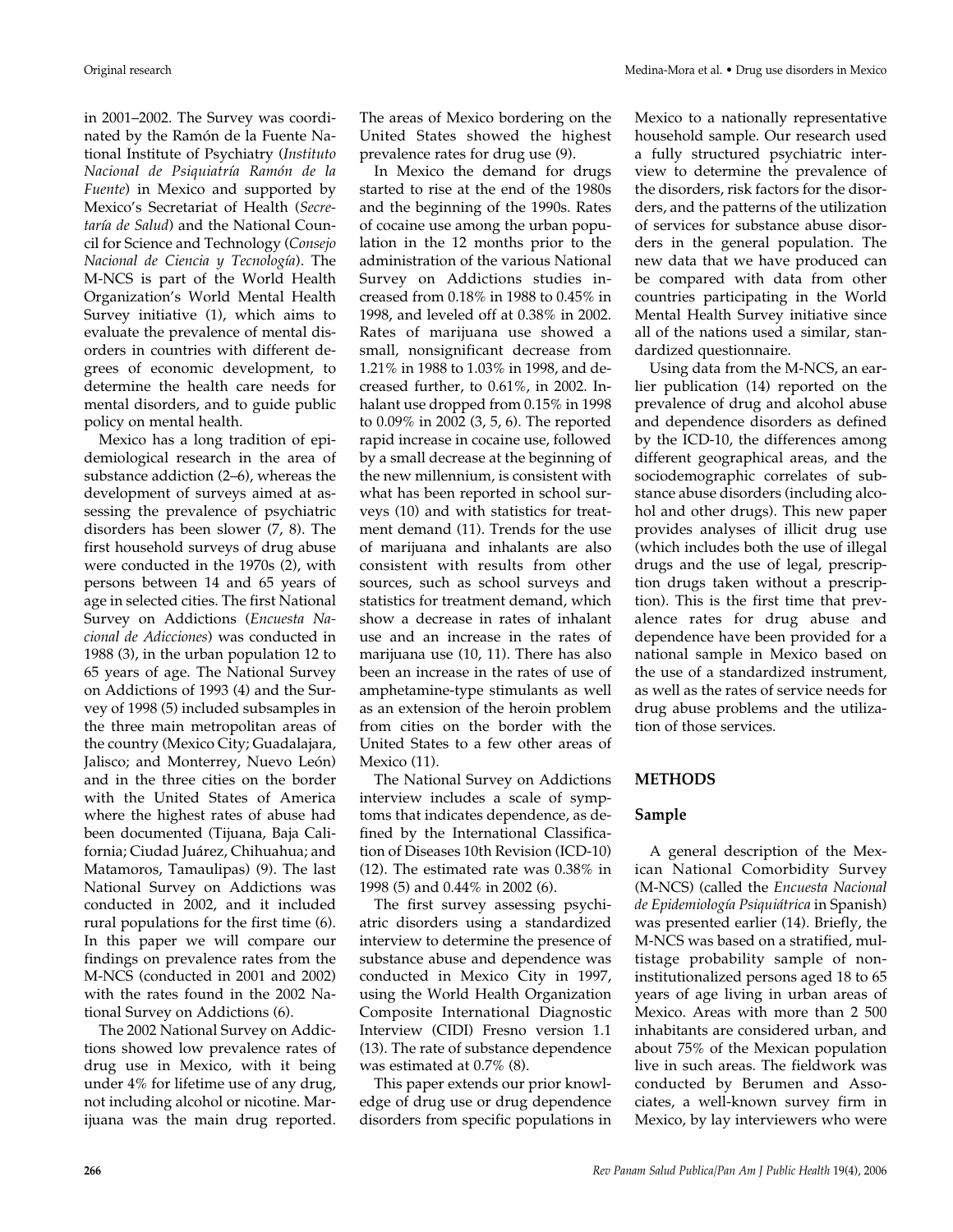extensively trained by professionals who had broad experience in supervising and conducting household surveys. Data collection took place from September 2001 through May 2002.

The sample was designed to provide information for Mexico as a whole and for six geographic areas of the country. The six areas were: (1) the three largest metropolitan areas of the country, (2) the Northwest, (3) the Northeast, (4) the Central West, (5) the Central East, and (6) the Southeast. The three largest metropolitan areas are Mexico City; Guadalajara, Jalisco; and Monterrey, Nuevo León. The Northwest includes the states of Baja California, Baja California Sur, Nayarit, Sinaloa, and Sonora. The Northeast consists of the states of Chihuahua, Coahuila, Durango, Nuevo León (excluding the city of Monterrey), San Luis Potosí, Tamaulipas, and Zacatecas. The Central West region includes the states of Aguascalientes, Colima, Guanajuato, Jalisco (excluding the city of Guadalajara), and Michoacán. The Central East region includes the states of Guerrero, Hidalgo, México (excluding the counties (*municipios*) that are part of the Mexico City Metropolitan Area), Morelos, Puebla, Querétaro, and Tlaxcala. The Southeast consists of the states of Campeche, Chiapas, Oaxaca, Quintana Roo, Tabasco, Veracruz, and Yucatán.

The primary selection units (PSUs) were the census count areas from Mexico's 1990 census. Similar to census tracts in the United States, these census count areas are cartographically defined and updated by the National Institute of Statistics, Geography, and Informatics (*Instituto Nacional de Estadística, Geografía e Informática*). The census count areas were updated by the National Institute in 1994 and further updated by Berumen and Associates in 2001. The census count areas typically range in population from 3 000 to 4 000 persons of all ages, in some 500 to 650 households. A total of 200 PSUs were selected, with probability proportional to population size in each of the regions. The secondary sampling units were city blocks, with five city blocks selected within each PSU, with probability proportional to the size of each

secondary sampling unit within each selected PSU. In total, 1 000 blocks were selected. All the households within the selected city blocks were listed, and compact segments of approximately 10 households were formed, from which one segment was selected with equal probability, and all the households within that segment were included. Finally, one respondent was randomly selected from among the eligible household members in each household. Eligible household members were defined as all the Spanish-speaking persons who normally ate, slept, prepared meals, and were housed in the household and who were between the ages of 18 and 65.

The M-NCS had two phases. During the first phase (September 2001 through December 2001) 10 377 households were visited. The first round of the fieldwork included up to four or five visits to obtain an interview, at both the household and individual level. From January 2002 through May 2002 a second phase was implemented in order to reduce the nonresponse rate from households in the sample and to obtain more completed individual interviews. For the second phase a systematic subsample of 28 of the 66 PSUs in the three largest metropolitan areas and 33 of the 134 PSUs in the rest of the country was revisited. The strategy was to complete up to 10 callbacks (including those already completed in the first round) for each nonresponding household and each nonresponding individual. No financial incentives were given to the persons interviewed during any phase of the survey. The fieldwork ended in May 2002, with a total of 5 826 interviews being completed.

The response rate, both at the household level and the individual level, takes into consideration the complex survey design and the revisit process. The weighted response rate at the household level was 91.3%, and the weighted response rate at the individual level was 76.6%. The main reason for nonparticipation at the individual level was "absent at the moment" (14.0% of listed individuals). Direct refusals were infrequent (6.2% of listed individuals). Other reasons for nonparticipation included incomplete or delayed interviews that could not be completed during the time scheduled for the fieldwork.

**Diagnostic assessment**. The instrument used was the World Mental Health Survey version of the Composite International Diagnostic Interview (CIDI) (15, 16), a structured diagnostic interview, installed on a laptop computer and administered face to face. The CIDI provides ICD-10 diagnoses and *Diagnostic and Statistical Manual of Mental Disorders, Fourth Edition (DSM-IV)* diagnoses. This paper reports on the *DSM-IV* diagnoses for mental disorders. In addition to lifetime, 12 month, and 30-day diagnoses, sections of the CIDI include information on demographics, employment, finances, marriage and children, social networks, family burden (illnesses experienced by family members and the impact of those illnesses on the respondents), chronic medical conditions, pharmacoepidemiology, disability, and type of services used for mental disorders. The services section asked about persons that the respondent consulted for each of the mental health disorders present in the 12 months before the interview, including psychiatrists; other mental health specialists, such as psychologists, counselors, psychotherapists, mental health nurses, or social workers in a mental health specialty setting; general medical practitioners; other medical doctors, such as cardiologists or gynecologists; human services workers, such as religious or spiritual advisors or social workers or counselors in any setting other than a specialty mental health setting; and alternative/ complementary medicine, including the Internet, self-help groups, any other healer (such as a herbalist, chiropractor, or spiritualist), or some other alternative therapy.

Adequate interrater reliability (17, 18), test-retest reliability (19), and validity (20, 21) of earlier CIDI versions have been documented (22, 23). The translation of the instrument into Spanish was carried out by an interna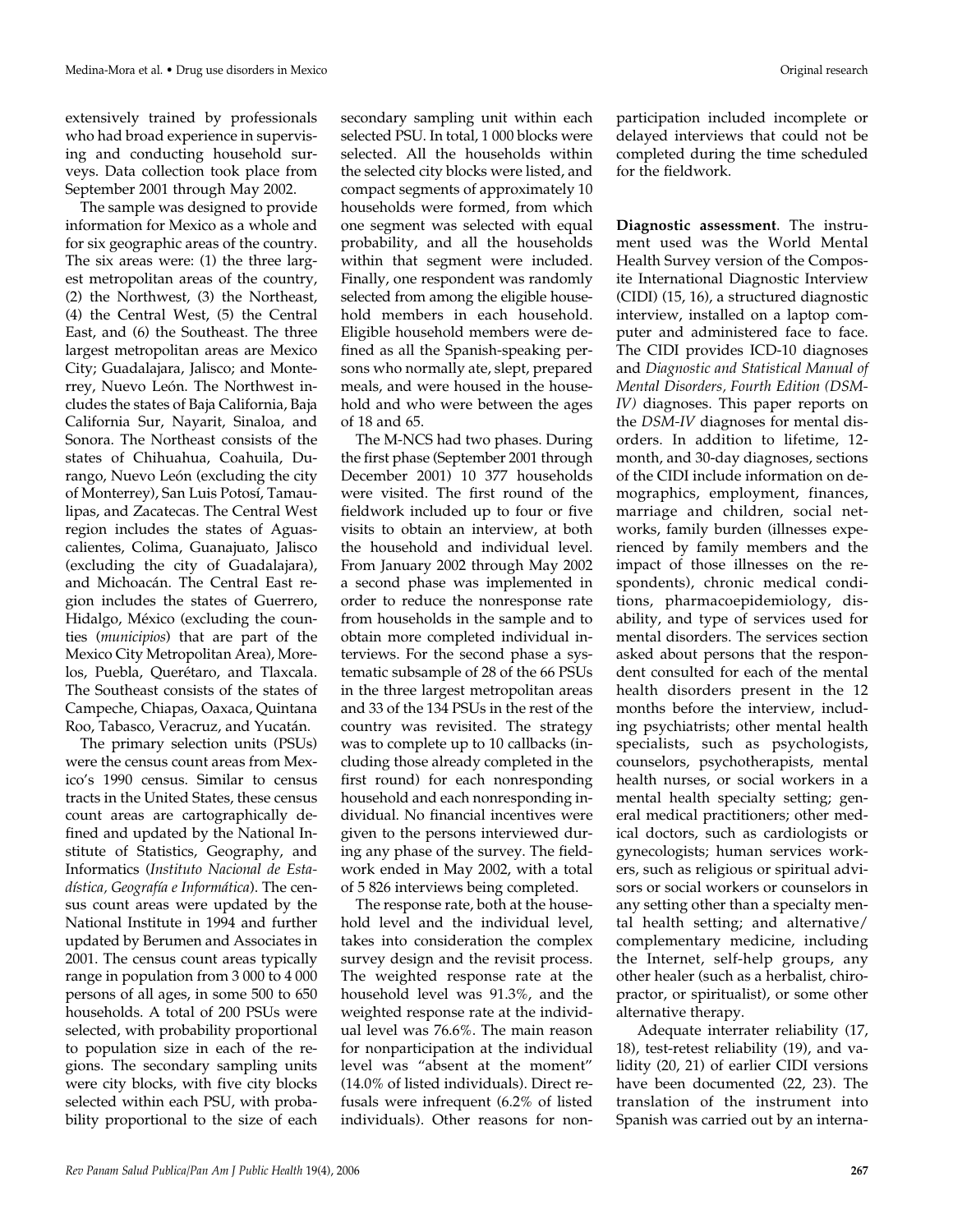tional expert panel that was convened by the World Health Organization (WHO). The panel members, who were mental health experts qualified as clinicians and researchers, were from Chile, Colombia, Mexico, Panama, Spain, and the United States (including Puerto Rico). The panel members met on four occasions during 2000. In this process the panel followed WHO recommendations, with back-translation of selected items and terms of the clinical sections. The panel worked on the disagreements between the backtranslation from Spanish to English and the original English version. The disagreements found in the backtranslation were resolved by consensus. The panel also produced a list of problematic translation terms and their agreed-upon translations into Spanish. Additional minor adaptations to the Mexican context were made by consensus among the Mexican researchers who were responsible for the M-NCS.

All 5 826 of the M-NCS respondents were administered a short form (Part I) of the CIDI, and a selected subsample of 2 362 were administered a long form (Part II) of the CIDI, which had a number of supplemental questions on risk factors and additional disorders such as personality disorders and premenstrual syndrome. The subsample receiving the long form consisted of all the respondents who screened positive for any disorder on Part I (619 unweighted persons), plus a probability subsample of other Part I respondents (1 743 unweighted persons). The data reported in this article are based on this subsample of 2 362 persons.

**Interviewers, interviewer training, and quality control**. The first stage of M-NCS fieldwork was conducted by 34 interviewers from Berumen and Associates who were experienced in systematic data collection. In August 2001 the interviewers went through an initial five days of training provided by the Mexican research team from the Ramón de la Fuente National Institute of Psychiatry. Following the first month of fieldwork, field supervisors from the Institute of Psychiatry provided an additional day of training in order to remedy weaknesses that had been seen in the field. Another day of retraining was provided by the field supervisors from the Institute of Psychiatry in January 2002, prior to the second phase of the fieldwork.

A number of quality assurance measures were taken, such as preparing field manuals, providing continuous feedback to the supervisors from the Institute of Psychiatry and to field managers from Berumen and Associates, and having the main researchers assess both the supervisors and the interviewers. Over the course of all the fieldwork the research team continuously monitored the proportion of respondents who endorsed screening items for the most prevalent disorders. Periodically, the mean number of screening items endorsed in the interviews of each interviewer was calculated in order to monitor the interviewers' individual performance. Finally, quality control programs from the SAS statistical software package were used to identify possible errors regarding the dating of events (onset and recency, age consistency, and first and last service utilization) as well as to detect missing information. Households with incorrect or missing information were revisited. This was necessary mainly during the first weeks of fieldwork.

#### **Analysis**

The data were weighted to adjust for differential probabilities of selection and nonresponse. Two sets of weights were developed for the survey. The first set of weights, which were for the total sample of 5 826 persons, were calculated based on three factors. The first factor took into consideration the inverse probability of selecting a respondent from a given household. A second factor was based on the inverse probability of selecting a person in the second phase of the study. A third factor was the result of post-stratification so that the weighted distribution of sex, age, and the survey strata (geographical areas) in the survey matched the distribution in the

total Mexican population in the target age group, based on the year 2000 census data for the country.

A subgroup of 2 362 participants in the M-NCS completed a long form of the interview. Weights for this subsample considered first the set of weights described above, and then adjusted for the inverse of the probability of being selected for the long form. Selection into the long form was based on a complex probability estimate that was generated by the computer interviewing program and that took into consideration a positive answer to a series of screening symptoms for the disorders included in the interview. In addition, a subgroup of persons without symptoms was chosen. The subsample was then normalized, taking into account the probability of selection, to match the characteristics of the complete sample.

Using this complex sample design and weighting, estimates of standard errors for proportions (lifetime and 12 month prevalence estimates for mental disorders) were obtained with the Taylor series linearization method, using SUDAAN software (24). Logistic regression analysis (25) was performed to study demographic correlates of mental disorders. Estimates of standard errors of the odds ratios (ORs) obtained from logistic regression coefficients were also obtained with SUDAAN, and 95% confidence intervals (CIs) were adjusted for design effects.

## **RESULTS**

We provide data for use, abuse, and dependence. Use was defined as having consumed the substance at least once. Abuse was defined according to *DSM-IV* criteria, as a maladaptive pattern of substance use causing clinically significant impairment, as indicated by at least one of the following four symptoms: (1) continued use despite knowledge of the social, occupational, psychological, or physical problems that are caused or exacerbated by consumption; (2) persistent use in dangerous situations; (3) substance-related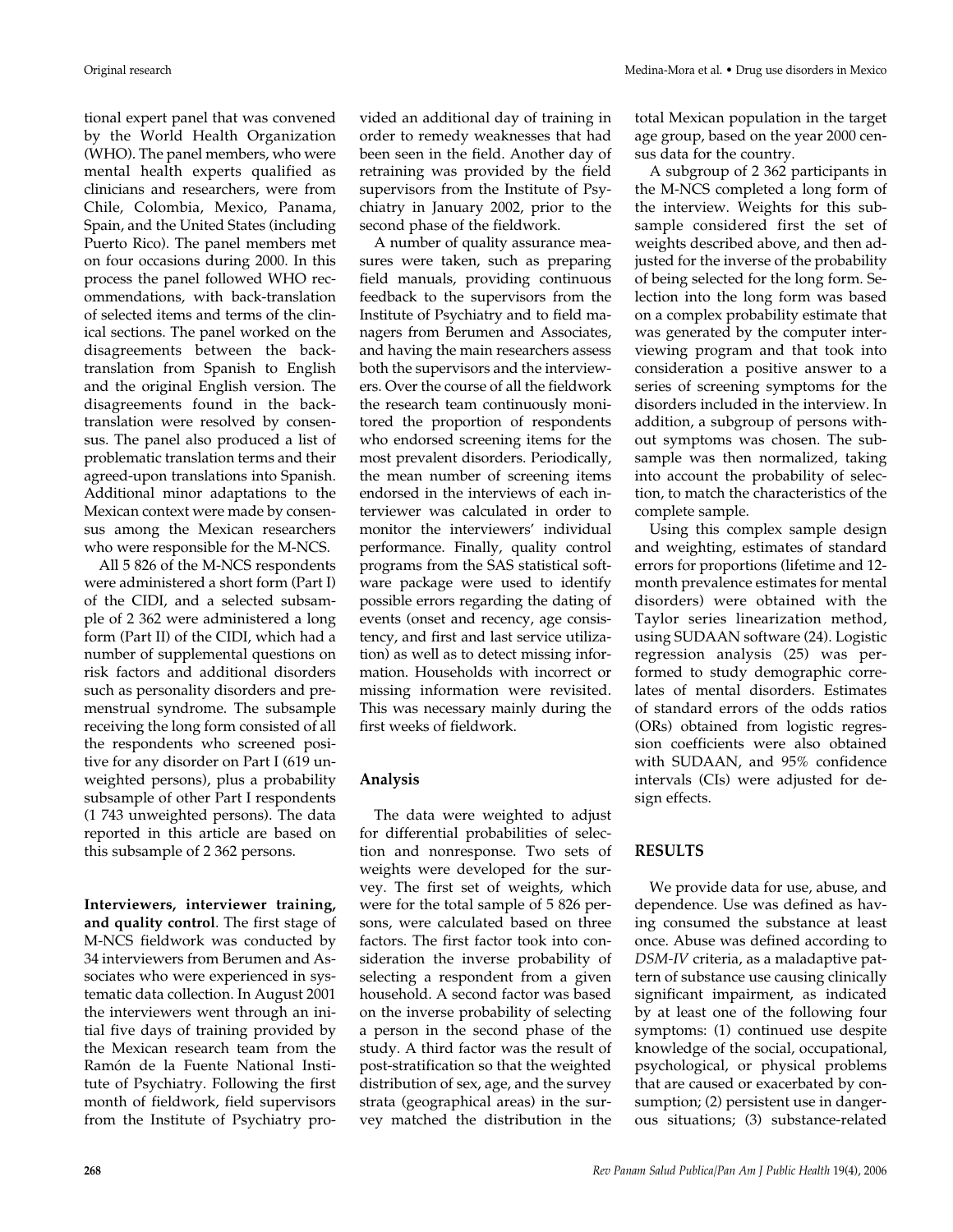legal problems; and (4) persistent use despite interpersonal conflicts. Persons meeting the criteria for dependence were excluded from the classification of abuse. Dependence was defined, also according to *DSM-IV* criteria, as a maladaptive pattern of substance use causing clinically significant impairment, as indicated by at least three of the following seven attributes: (1) tolerance; (2) withdrawal symptoms; (3) consumption in larger amounts or over longer periods than intended; (4) persistent desire or unsuccessful attempts to cut down or control use; (5) spending a large amount of time in activities related to obtaining, taking, or recovering from the effects of the substance; (6) reduction in social, occupational, or recreational activities due to substance use; and (7) persistent use despite knowledge of social, psychological, or physical difficulties due to or exacerbated by use. The substances included were marijuana, cocaine, tranquilizers used without a medical prescription, and other substances, which were grouped as "other drugs."

Table 1 presents the basic demographic distribution of the subsample of the persons who responded to the long form of the interview. A slight majority (54%) of the sample was female, and 40% was in the youngest age group (18–29 years). Just over twothirds (68%) of the population had at most finished primary school education (6th grade), and only 12% had completed college. Two-thirds (67%) of the sample was either married or cohabiting, and 58% of the sample was **TABLE 1. Sociodemographic distribution of the subsample of persons who responded to a long form of the interview, Mexican National Comorbidity Survey, 2001–2002**

|                                                     | Weighted subsample |                 |
|-----------------------------------------------------|--------------------|-----------------|
|                                                     | $\%$               | SE <sup>a</sup> |
| Sex                                                 |                    |                 |
| Male                                                | 46.31              | 1.59            |
| Female                                              | 53.69              | 1.59            |
| Age (yr)                                            |                    |                 |
| $18 - 29$                                           | 40.49              | 1.37            |
| $30 - 44$                                           | 34.25              | 1.22            |
| $45 - 59$<br>$60 - 65$                              | 19.75<br>5.51      | 0.90<br>0.58    |
|                                                     |                    |                 |
| Education                                           |                    |                 |
| None/Primary (0-6 yr)                               | 67.86              | 1.59            |
| Secondary (7-12 yr)<br>Some university (13-15 yr)   | 13.26<br>6.97      | 1.02<br>0.67    |
| University graduate (16 yr)                         | 11.90              | 0.97            |
|                                                     |                    |                 |
| Marital status                                      | 67.12              | 1.32            |
| Married/Cohabiting<br>Divorced/Separated/Widowed    | 7.43               | 0.65            |
| Never married                                       | 25.45              | 1.15            |
|                                                     |                    |                 |
| Geographic region<br>Three major metropolitan areas | 27.86              | 1.30            |
| <b>Northwest</b>                                    | 8.37               | 0.95            |
| Northeast                                           | 14.71              | 1.44            |
| <b>Central West</b>                                 | 12.48              | 1.27            |
| <b>Central East</b>                                 | 16.83              | 1.19            |
| Southeast                                           | 19.75              | 1.57            |

<sup>a</sup> SE = standard error.

working at the time of the interview. These data are consistent with census data in terms of the proportion of subjects in each category, with the demographic characteristics of the people in the sample being the same as those for persons 18 to 65 years old living in urban areas (26).

### **How many people use, abuse, or are dependent on drugs**

Table 2 shows the rates of lifetime and 12-month use of any substance, by sex and age. Of the adult urban population of Mexico, 10.4% of them (representing 5.2 million people in total) had

| TABLE 2. Lifetime and 12-month use of any type of drug, by age and sex, according to Mexican National Comorbidity Survey, 2001–2002 |  |  |
|-------------------------------------------------------------------------------------------------------------------------------------|--|--|

|                |          | Males                 |          |           |     |           | Females | Total    |      |           |     |           |
|----------------|----------|-----------------------|----------|-----------|-----|-----------|---------|----------|------|-----------|-----|-----------|
|                | Lifetime |                       | 12-month |           |     | Lifetime  |         | 12-month |      | Lifetime  |     | 12-month  |
| Age group (yr) | $\%$     | <b>SE<sup>a</sup></b> | %        | <b>SE</b> | %   | <b>SE</b> | $\%$    | SE       | $\%$ | <b>SE</b> | %   | <b>SE</b> |
| $18 - 29$      | 25.0     | 2.6                   | 6.4      | 1.3       | 5.5 | 1.0       | 2.2     | 0.7      | 14.7 | ۱.3       | 4.2 | 0.8       |
| $30 - 44$      | 14.4     | 2.2                   | 1.5      | 0.5       | 3.0 | 0.8       | 0.5     | 0.3      | 8.4  | 1.0       | 1.0 | 0.3       |
| $45 - 59$      | 12.5     | 2.8                   | 2.0      | 1.0       | 1.8 | 0.7       | 0.8     | 0.4      | 6.6  | 1.3       | 1.3 | 0.6       |
| $60 - 65$      | 10.5     | 4.8                   | 0.0      | 0.0       | 0.6 | 0.6       | 0.0     | 0.0      | 4.5  | 2.0       | 0.0 | 0.0       |
| Total          | 18.2     | 1.3                   | 3.5      | 0.6       | 3.6 | 0.5       | 1.2     | 0.3      | 10.4 | 0.6       | 2.3 | 0.3       |

<sup>a</sup> SE = standard error.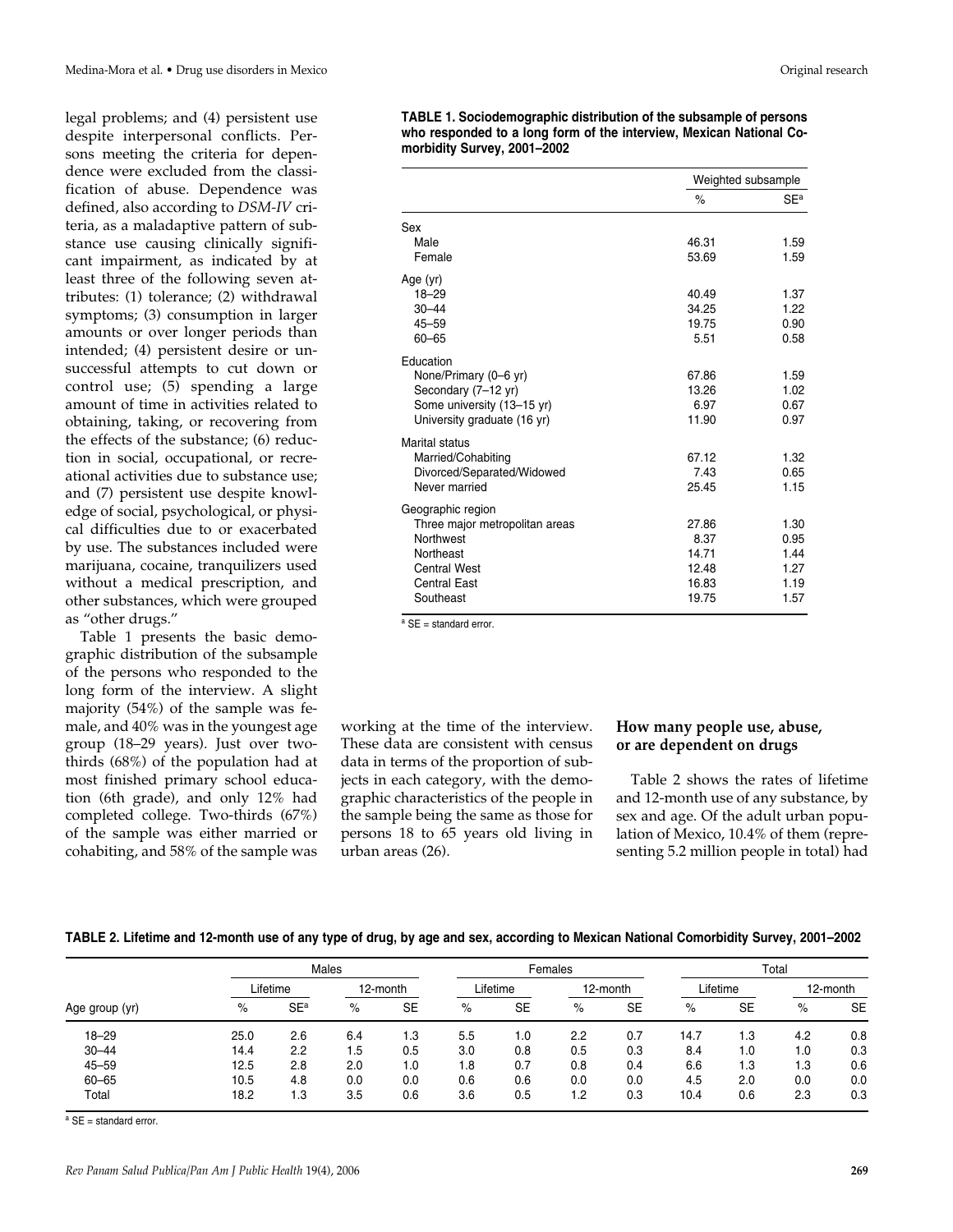| Type of drug  |          |                       | Males    |           | Females |           |     |           |     | Total    |     |           |  |
|---------------|----------|-----------------------|----------|-----------|---------|-----------|-----|-----------|-----|----------|-----|-----------|--|
|               | Lifetime |                       | 12-month |           |         | Lifetime  |     | 12-month  |     | Lifetime |     | 12-month  |  |
|               | %        | <b>SE<sup>a</sup></b> | $\%$     | <b>SE</b> | %       | <b>SE</b> | %   | <b>SE</b> | %   | SE       | %   | <b>SE</b> |  |
| Marijuana     | 14.4     | 1.2                   | 2.4      | 0.5       | 2.0     | 0.4       | 0.2 | 0.1       | 7.8 | 0.6      | 1.3 | 0.2       |  |
| Cocaine       | 8.3      | 1.2                   | 1.9      | 0.5       | 0.9     | 0.3       | 0.2 | 0.1       | 4.3 | 0.6      | 1.0 | 0.3       |  |
| Tranquilizers | 1.6      | 0.4                   | 0.7      | 0.3       | 1.8     | 0.4       | 1.0 | 0.3       | 1.7 | 0.3      | 0.9 | 0.2       |  |
| Other drugs   | 1.7      | 0.5                   | 0.3      | 0.1       | 0.4     | 0.2       | 0.0 | 0.0       | 1.0 | 0.2      | 0.1 | 0.1       |  |

**TABLE 3. Lifetime and 12-month drug use, by type of drug and sex, according to Mexican National Comorbidity Survey, 2001–2002**

 $a$  SE = standard error.

used illicit substances at some point in their lifetime, with the rate for males being about five times the rate for females. The prevalence for the preceding 12 months was 2.3% overall (3.5% for males and 1.2% for females).

Rates were higher in the younger age groups. People aged 60 to 65 did not report having used any of the substances in our study in the preceding year. There was a very consistent relationship between gender and substance abuse. For all the adults, more males (18.2%) had used in their lifetime than had females (3.6%) (Table 2). For lifetime use the smallest malefemale ratio, 4.5, was in the youngest age group (18-29 years old), and the largest ratio, 17.5, was among those 60 to 65.

In general, younger persons were more likely to report use and to experience dependence. The rates of use among males aged 18 to 29 was 25.0% for lifetime use and 6.4% for use in the last 12 months (Table 2). There was a sharp decrease in the rates of use for the next age group (30–44 years), with male lifetime use being 14.4%, and use in the preceding 12 months being 1.5%.

Table 3 shows the rates of use for different substances by sex. For males,

marijuana (14.4%) was the substance most frequently used in their lifetime, followed by cocaine (8.3%). The drug of choice for females was also marijuana (2.0% lifetime use), closely followed by tranquilizers (1.8%). The rate of lifetime use of tranquilizers among females was slightly higher than among males.

Table 4 shows the rates of abuse and of dependence by sex and age groups. Overall, 1.4% of the population met the criteria for lifetime abuse or dependence, and 0.4% for the preceding 12 months. The diagnosis of lifetime abuse or dependence was 14.5 times

**TABLE 4. Lifetime and 12-month drug abuse, dependence, and abuse or dependence, by age and gender, according to Mexican National Comorbidity Survey, 2001–2002**

|                            |          |                 | Abuse |           |      |           | Dependence |           | Abuse or dependence |           |      |           |
|----------------------------|----------|-----------------|-------|-----------|------|-----------|------------|-----------|---------------------|-----------|------|-----------|
|                            | Lifetime |                 |       | 12-month  |      | Lifetime  |            | 12-month  |                     | Lifetime  |      | 12-month  |
| Gender and age             | $\%$     | SE <sup>a</sup> | $\%$  | <b>SE</b> | $\%$ | <b>SE</b> | $\%$       | <b>SE</b> | $\%$                | <b>SE</b> | $\%$ | <b>SE</b> |
| Males/Age (yr)             |          |                 |       |           |      |           |            |           |                     |           |      |           |
| $18 - 29$                  | 3.0      | 0.9             | 1.6   | 0.8       | 1.3  | 0.5       | 0.5        | 0.3       | 4.3                 | 1.0       | 1.9  | 0.8       |
| $30 - 44$                  | 2.2      | 0.6             | 0.3   | 0.3       | 0.2  | 0.1       | 0.1        | 0.1       | 2.4                 | 0.6       | 0.4  | 0.3       |
| $45 - 59$                  | 1.1      | 0.6             | 0.0   | 0.0       | 0.5  | 0.5       | 0.0        | 0.0       | 1.6                 | 0.5       | 0.0  | 0.0       |
| $60 - 65$                  | 0.0      | 0.0             | 0.0   | 0.0       | 0.0  | 0.0       | 0.0        | 0.0       | 0.0                 | 0.0       | 0.0  | 0.0       |
| Total                      | 2.2      | 0.4             | 0.8   | 0.3       | 0.7  | 0.2       | 0.2        | 0.1       | 2.9                 | 0.4       | 0.9  | 0.3       |
| Females/Age (yr)           |          |                 |       |           |      |           |            |           |                     |           |      |           |
| $18 - 29$                  | 0.0      | 0.0             | 0.0   | 0.0       | 0.3  | 0.2       | 0.0        | 0.0       | 0.3                 | 0.2       | 0.0  | 0.0       |
| $30 - 44$                  | 0.1      | 0.1             | 0.0   | 0.0       | 0.1  | 0.1       | 0.0        | 0.0       | 0.1                 | 0.1       | 0.0  | 0.0       |
| $45 - 59$                  | 0.0      | 0.0             | 0.0   | 0.0       | 0.0  | 0.0       | 0.0        | 0.0       | 0.0                 | 0.0       | 0.0  | 0.0       |
| $60 - 65$                  | 0.0      | 0.0             | 0.0   | 0.0       | 0.0  | 0.0       | 0.0        | 0.0       | 0.0                 | 0.0       | 0.0  | 0.0       |
| Total                      | 0.0      | 0.0             | 0.0   | 0.0       | 0.1  | 0.1       | 0.0        | 0.0       | 0.2                 | 0.1       | 0.0  | 0.0       |
| Males and females/Age (yr) |          |                 |       |           |      |           |            |           |                     |           |      |           |
| $18 - 29$                  | 1.4      | 0.4             | 0.8   | 0.4       | 0.8  | 0.2       | 0.3        | 0.1       | 2.2                 | 0.5       | 0.9  | 0.4       |
| $30 - 44$                  | 1.1      | 0.3             | 0.2   | 0.1       | 0.1  | 0.1       | 0.0        | 0.0       | 1.2                 | 0.3       | 0.2  | 0.1       |
| $45 - 59$                  | 0.5      | 0.3             | 0.0   | 0.0       | 0.2  | 0.2       | 0.0        | 0.0       | 0.7                 | 0.2       | 0.0  | 0.0       |
| $60 - 65$                  | 0.0      | 0.0             | 0.0   | 0.0       | 0.0  | 0.0       | 0.0        | 0.0       | 0.0                 | 0.0       | 0.0  | 0.0       |
| Total                      | 1.0      | 0.2             | 0.4   | 0.2       | 0.4  | 0.1       | 0.1        | 0.1       | 1.4                 | 0.2       | 0.4  | 0.2       |

<sup>a</sup> SE = standard error.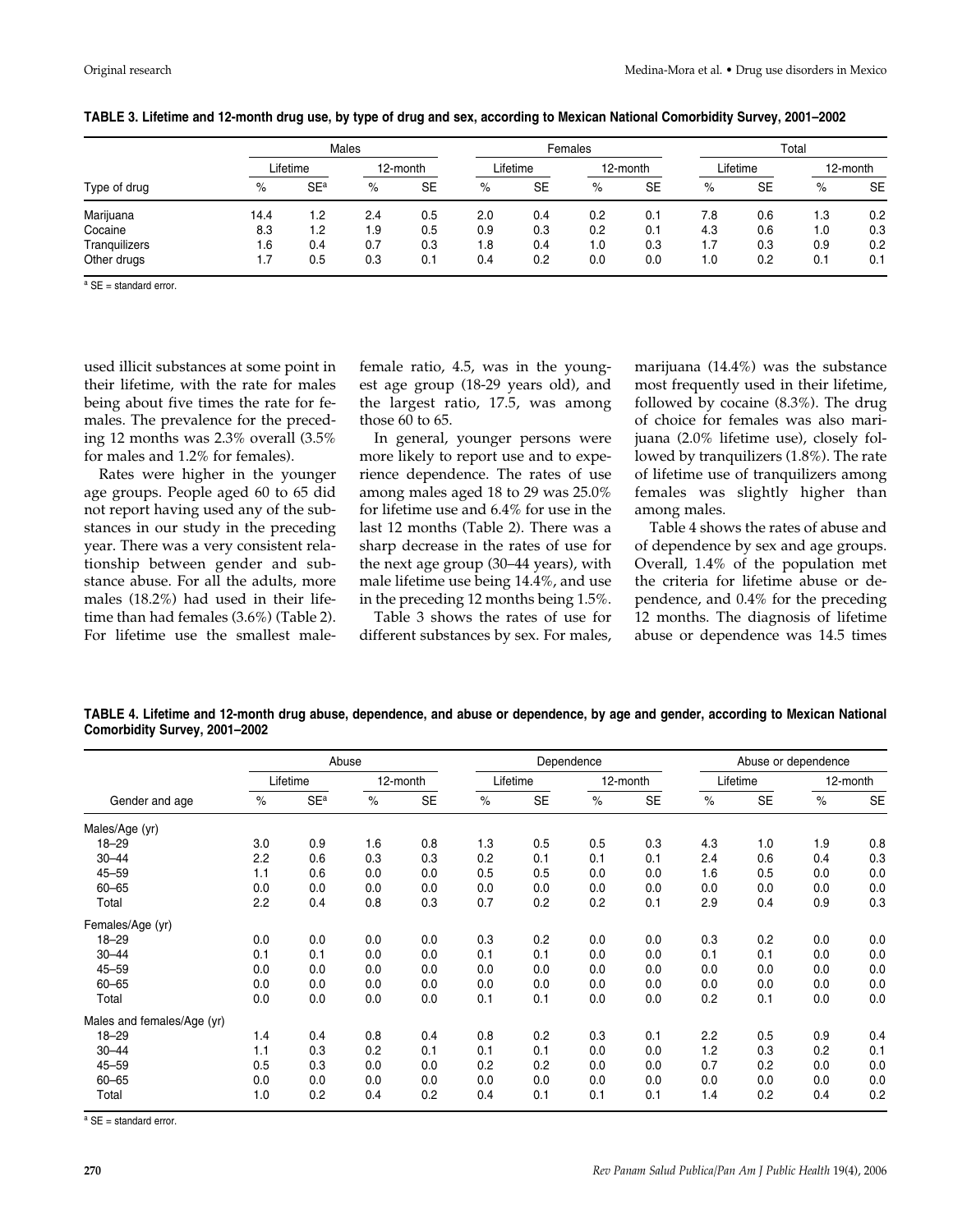**FIGURE 1. Prevalence of lifetime drug abuse or dependence in the regions of Mexico, according to the Mexican National Comorbidity Survey, 2001–2002**



as frequent among males (2.9%) as among females (0.2%). The highest frequencies were seen in those 18–29 years old, while no cases of abuse or dependence were found among the population 60 to 65.

Respondents who met the criteria for dependence during the preceding 12 months were classified by type of dependence, either with or without a physical dependence, as defined by withdrawal symptoms, tolerance, and difficulty controlling use. Around onefourth (28.1%) of the persons with dependence were classified with physical dependence syndrome, and 71.9% were classified without that.

#### **Regional variations**

Regional variations in the prevalence of lifetime drug abuse or dependence are presented in Figure 1. The highest rates of lifetime drug abuse or dependence were reported in the Northeast region (2.2%), followed by the Central West region (1.9%). The population living in the Northwest region of the country, where the first drug epidemic was seen in the country and where for many years the highest rates of use were reported (4, 5, 9, 11), had a lifetime prevalence of abuse or dependence of 1.4%. The lowest rate (0.3%) was in the Southeast states.

Table 5 shows the odds of use and abuse or dependence according to the logistic regression analysis. Living in the Northwest region of the country was associated with a greater likelihood of ever using substances (OR = 1.68) and of having used in the preceding year ( $OR = 2.11$ ). The regional associations for abuse or dependence, however, did not follow the same pattern as for substance use. While the crude lifetime prevalence estimates of abuse or dependence shown in Figure 1 differed by region, the multiple logistic regression estimates shown in Table 5 suggested few differences. For example, the crude prevalence of abuse or dependence for the Northeast region was 2.2%, and for the metropolitan areas it was 1.5.% The unadjusted odds ratio (OR) was 1.48 (95% confidence interval  $(CI) = 0.67-3.17$  for the Northeast region (data not shown). When controls for sex, age, education, marital status, and employment were introduced, the adjusted OR for the Northeast region fell to 0.92 (95% CI = 0.38–2.23) (Table 5). The only significant difference for lifetime abuse or dependence was the lower odds for the Southeast region ( $OR = 0.16$ ). Similarly, the likelihood of abuse or dependence in the previous 12 months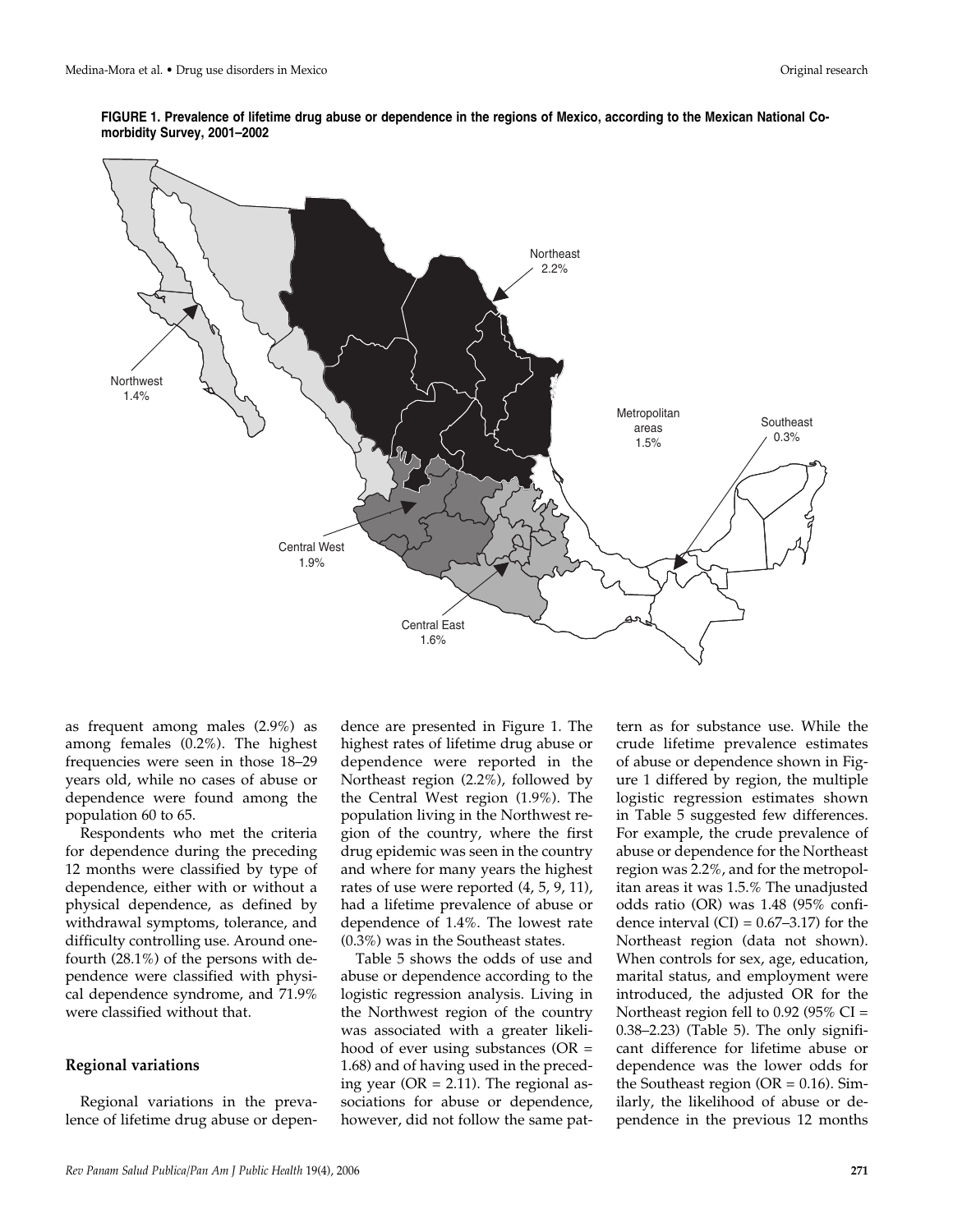| TABLE 5. Sociodemographic correlates of lifetime and 12-month drug use, abuse, and dependence, according to Mexican National Co- |  |  |  |  |  |
|----------------------------------------------------------------------------------------------------------------------------------|--|--|--|--|--|
| morbidity Survey, 2001-2002                                                                                                      |  |  |  |  |  |

|                       |                 |                      | Lifetime             |           |                     |                      |           | 12-month        |                      |           |                     |                      |  |  |
|-----------------------|-----------------|----------------------|----------------------|-----------|---------------------|----------------------|-----------|-----------------|----------------------|-----------|---------------------|----------------------|--|--|
|                       | Use of any drug |                      |                      |           | Abuse or dependence |                      |           | Use of any drug |                      |           | Abuse or dependence |                      |  |  |
| Sociodemographics     | OR <sup>a</sup> | 95% Clb              | P                    | <b>OR</b> | 95% CI              | $\mathsf{P}$         | <b>OR</b> | 95% CI          | P                    | <b>OR</b> | 95% CI              | $\mathsf{P}$         |  |  |
| Sex                   |                 |                      | < 0.001              |           |                     | 0.001                |           |                 | 0.011                |           |                     | < 0.001              |  |  |
| Females               | 0.16            | $0.09 - 0.29$        | < 0.001              | 0.08      | $0.02 - 0.39$       | 0.001                | 0.36      | $0.16 - 0.81$   | 0.011                | 0.02      | $0.01 - 0.07$       | < 0.001              |  |  |
| Males                 | 1.00            | $\sim$ $\sim$        | $\cdots$             | 1.00      | $\cdots$            | $\cdots$             | 1.00      | $\sim$ .        | $\cdots$             | 1.00      | $\cdots$            | $\sim$ $\sim$ $\sim$ |  |  |
| Age (yr)              |                 |                      | < 0.001              |           |                     | < 0.001              |           |                 | < 0.001              |           |                     | < 0.001              |  |  |
| $18 - 29$             | 1.00            | $\sim$ $\sim$        | $\cdots$             | 1.00      | $\cdots$            | $\cdots$             | 1.00      | $\cdots$        | $\sim$ $\sim$ $\sim$ | 1.00      | $\cdots$            | $\sim$ $\sim$ $\sim$ |  |  |
| $30 - 44$             | 0.36            | $0.23 - 0.56$        | < 0.001              | 0.40      | $0.16 - 0.96$       | 0.036                | 0.25      | $0.12 - 0.52$   | < 0.001              | 0.19      | $0.04 - 0.86$       | 0.028                |  |  |
| $45 - 59$             | 0.23            | $0.14 - 0.38$        | < 0.001              | 0.25      | $0.10 - 0.63$       | 0.003                | 0.24      | $0.09 - 0.62$   | 0.002                | 0.00      | $0.00 - 0.00$       | < 0.001              |  |  |
| $60 - 65$             | 0.15            | $0.06 - 0.38$        | < 0.001              | 0.00      | $0.00 - 0.00$       | < 0.001              | 0.00      | $0.00 - 0.00$   | < 0.001              | 0.00      | $0.00 - 0.00$       | < 0.001              |  |  |
| Education (yr)        |                 |                      | 0.025                |           |                     | 0.085                |           |                 | 0.121                |           |                     | < 0.001              |  |  |
| $0 - 11$              | 2.21            | $1.24 - 3.95$        | 0.006                | 4.71      | $0.57 - 39.00$      | 0.142                | 2.37      | $0.73 - 7.71$   | 0.142                | 884.79    | 381.70-2 050.93     | < 0.001              |  |  |
| 12                    | 1.34            | $0.67 - 2.69$        | 0.396                | 2.50      | $0.27 - 23.09$      | 0.411                | 1.53      | $0.35 - 6.59$   | 0.561                | 220.13    | 25.44-1 904.51      | < 0.001              |  |  |
| $13 - 15$             | 1.18            | $0.39 - 3.51$        | 0.766                | 0.87      | $0.04 - 17.23$      | 0.925                | 0.35      | $0.05 - 2.66$   | 0.302                | 0.45      | $0.28 - 0.73$       | 0.001                |  |  |
| 16 or more            | 1.00            | $\sim$ $\sim$ $\sim$ | $\cdots$             | 1.00      | $\cdots$            | $\cdots$             | 1.00      | $\sim$          | $\cdots$             | 1.00      | $\cdots$            | $\cdots$             |  |  |
| <b>Marital status</b> |                 |                      | < 0.001              |           |                     | 0.162                |           |                 | 0.726                |           |                     | 0.188                |  |  |
| Separated/Widowed/    |                 |                      |                      |           |                     |                      |           |                 |                      |           |                     |                      |  |  |
| Divorced              | 2.28            | $1.27 - 4.10$        | 0.005                | 1.85      | $0.60 - 5.70$       | 0.276                | 1.15      | $0.39 - 3.40$   | 0.795                | 3.50      | $0.54 - 22.69$      | 0.179                |  |  |
| Never married         | 0.57            | $0.35 - 0.93$        | 0.022                | 0.59      | $0.28 - 1.25$       | 0.161                | 1.36      | $0.63 - 2.94$   | 0.424                | 0.37      | $0.07 - 1.92$       | 0.226                |  |  |
| Married or cohabiting | 1.00            | $\sim$ $\sim$        | $\sim$ $\sim$ $\sim$ | 1.00      | $\cdots$            | $\sim$ $\sim$ $\sim$ | 1.00      | $\sim$ $\sim$   | $\sim$ $\sim$        | 1.00      | $\cdots$            | $\ldots$ .           |  |  |
| Employment            |                 |                      | 0.562                |           |                     | < 0.001              |           |                 | < 0.001              |           |                     | 0.014                |  |  |
| Student               | 0.68            | $0.29 - 1.61$        | 0.371                | 0.20      | $0.03 - 1.55$       | 0.116                | 0.36      | $0.11 - 1.15$   | 0.079                | 1.55      | $0.15 - 16.15$      | 0.710                |  |  |
| Homemaker             | 0.76            | $0.33 - 1.73$        | 0.500                | 0.52      | $0.10 - 2.70$       | 0.429                | 1.20      | $0.43 - 3.38$   | 0.720                | 1.80      | $0.28 - 11.44$      | 0.527                |  |  |
| Retired               | 0.93            | $0.27 - 3.22$        | 0.908                | 0.00      | $0.00 - 0.00$       | < 0.001              | 0.00      | $0.00 - 0.00$   | < 0.001              | 2.21      | $0.88 - 5.59$       | 0.086                |  |  |
| Other                 | 1.56            | $0.76 - 3.23$        | 0.218                | 4.61      | 1.56-13.58          | 0.005                | 2.28      | $0.74 - 7.04$   | 0.143                | 13.59     | 2.65-69.85          | 0.001                |  |  |
| Employed              | 1.00            | $\cdots$             | $\sim$ $\sim$ $\sim$ | 1.00      | $\sim$ $\sim$       | $\cdots$             | 1.00      | $\sim$ $\sim$   | $\sim 100$           | 1.00      | $\cdots$            | $\cdots$             |  |  |
| Geographic region     |                 |                      | < 0.001              |           |                     | 0.434                |           |                 | 0.109                |           |                     | < 0.001              |  |  |
| Northwest             | 1.68            | $1.00 - 2.80$        | 0.045                | 0.88      | $0.30 - 2.55$       | 0.810                | 2.11      | $1.07 - 4.14$   | 0.027                | 0.45      | $0.03 - 7.37$       | 0.569                |  |  |
| Northeast             | 0.53            | $0.35 - 0.82$        | 0.003                | 0.92      | $0.38 - 2.23$       | 0.844                | 1.20      | $0.51 - 2.82$   | 0.677                | 2.15      | $0.40 - 11.51$      | 0.363                |  |  |
| <b>Central West</b>   | 1.10            | $0.68 - 1.78$        | 0.702                | 0.94      | $0.40 - 2.22$       | 0.881                | 2.09      | $1.05 - 4.16$   | 0.032                | 0.74      | $0.09 - 6.08$       | 0.777                |  |  |
| <b>Central East</b>   | 0.53            | $0.32 - 0.86$        | 0.008                | 1.06      | $0.44 - 2.52$       | 0.887                | 0.79      | $0.23 - 2.70$   | 0.705                | 2.85      | $0.61 - 13.32$      | 0.174                |  |  |
| Southeast             | 0.61            | $0.35 - 1.06$        | 0.071                | 0.16      | $0.03 - 0.88$       | 0.032                | 0.85      | $0.27 - 2.70$   | 0.784                | 0.00      | $0.00 - 0.00$       | < 0.001              |  |  |
| Metropolitan areas    | 1.00            | $\cdots$             | $\sim$ $\sim$ $\sim$ | 1.00      | .                   | $\sim$ $\sim$        | 1.00      | $\cdots$        | $\sim$ $\sim$        | 1.00      | $\cdots$            | $\cdots$             |  |  |

a OR = odds ratio. The ORs are from multiple logistic regressions that adjusted for sex, age, education, marital status, employment, and geographical region.  $b$  95% CI = 95% confidence interval.

cohabiting  $(OR = 2.28)$ .

was significantly lower in the Southeast region ( $OR = 0.0$ ) than in metropolitan areas.

#### **Demographic correlates of disorder**

The likelihood of using drugs was significantly lower for females than for males, and also lower for those aged 30 or older than for those aged 18 to 29. As compared to those with 16 or more years of education, there was an association of low educational attainment (0–11 years of education) with lifetime illicit use of any drug  $(OR =$ 2.21). Being separated, widowed, or divorced significantly increased the likelihood of lifetime drug use as com-

# **Age of onset**

The median age of onset for lifetime drug dependence was early, around 17 years of age (not shown in the tables). For drug abusers the median age of onset of the disorder was 18 years. Figure 2 shows the survival curve for lifetime use by gender, and Figure 3 shows that information for lifetime drug abuse or dependence. Most first use and dependence was concentrated in the middle teens and early twenties; after the age of 30 years, new users of drugs were rare. Almost all cases were re-

pared to those who were married or

ported to have had onset before the age of 35 years. Both Figure 2 and Figure 3 show large gender differences in the prevalence of lifetime use and of lifetime abuse or dependence in Mexico.

#### **Treatment**

Treatment in the preceding 12 months was assessed by asking respondents if they had consulted any of a long list of professionals for problems with drugs, either as an outpatient or an inpatient, within the last 12 months. Included were mental health professionals (e.g., psychiatrists, psychologists), general medical professionals (e.g., general practition-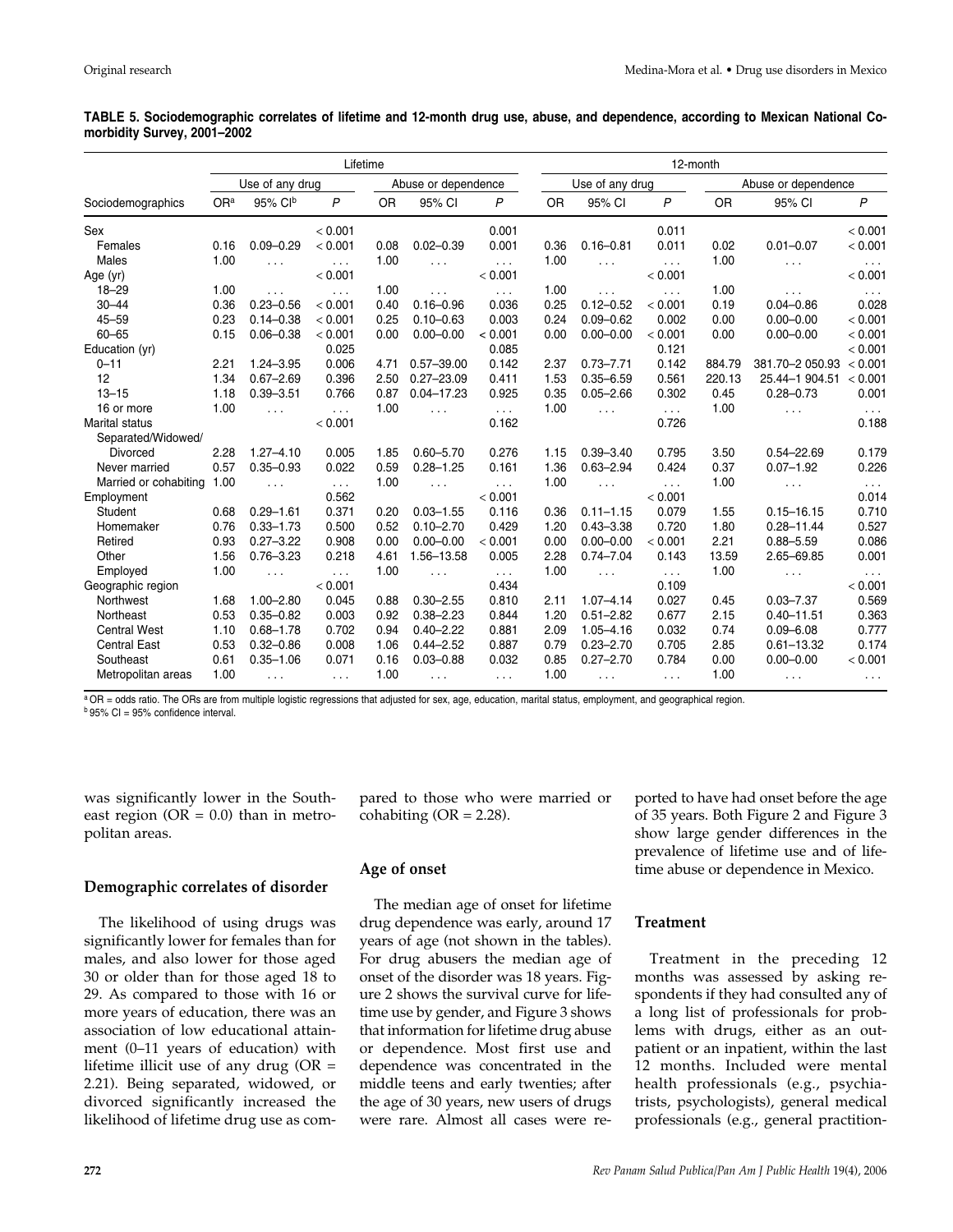**FIGURE 2. Survival curves for lifetime drug use, by gender, according to the Mexican National Comorbidity Survey, 2001–2002**



**FIGURE 3. Survival curves for lifetime drug abuse or dependence, by gender, according to the Mexican National Comorbidity Survey, 2001–2002**



ers, occupational therapists), religious counselors (e.g., ministers), self-help groups, and traditional healers (e.g., herbalists, spiritualists).

Only a small proportion of persons with 12-month prevalence of abuse or dependence received treatment, with

17.1% reporting receiving any health care treatment in the last 12 months (data not shown in tables). The most common sources of help were mental health specialists such as psychologists, counselors, psychotherapists, mental health nurses, and social workers in a mental health specialty setting (14.8%). Psychiatrists (8.2%) and general doctors (2.8%) were seen by smaller proportions. Self-help groups (2.8%) were not very commonly utilized by those dependent on drugs.

#### **DISCUSSION**

This study provided the first-ever national data for the adult urban population of Mexico on drug abuse and dependence and the proportion of persons with these disorders who had received treatment in the preceding 12 months. The survey response rate at the individual level was 76.6%, well within the international norms for these complex surveys. Nonetheless, it is necessary to acknowledge that diagnosis was based solely on a single structured interview administered by a lay interviewer. Furthermore, while the reliability and validity of different versions of the CIDI are documented (19–23), studies have yet to evaluate the reliability and validity of all sections of the Spanish-language version. The prevalence rates and the age of onset presented in this paper are based on a retrospective self-report that is subject to recall bias and the willingness to disclose information truthfully. The M-NCS excluded adolescents under 17 years of age, whose rates of drug use are noticeable (27). In addition, the M-NCS did not include rural areas, where 24% of the population between 12 and 65 years of age and 16% of the drug users reside, according to the 2002 National Survey on Addictions, which was conducted close in time to the M-NCS study (6). Homeless and institutionalized individuals, who have a higher prevalence of substance abuse disorders, were also excluded from the M-NCS (28). Nevertheless, due to the small numbers of institutionalized persons, it is not expected that this greatly influenced our estimates of lifetime and 12-month abuse or dependence. We consider our estimates to be minimum prevalences, which could have been higher if these excluded groups had been part of the sample.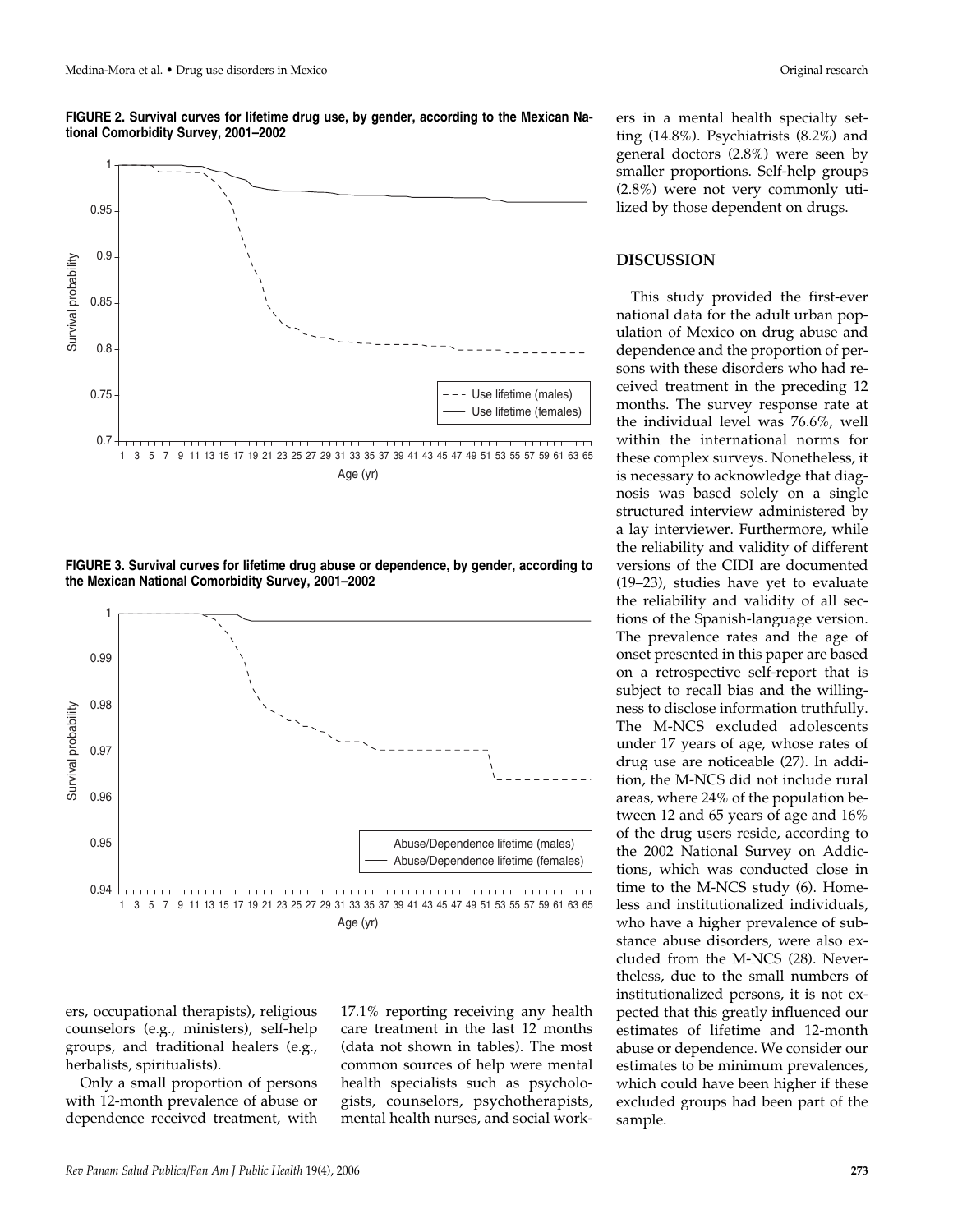#### **Prevalence**

Our findings show that one in four males 18–29 years of age living in urban areas had used drugs in their lifetime, and that 6.4% of this group did so in the 12 months preceding the survey. Marijuana was the most common substance used, followed by cocaine. Recent-use and ever-use rates were considerably lower among persons 30 and older. Taken together, these data suggest that drug use is a phenomenon of the young, and that drug use has increased in the country in recent years. Consistent with the first onset of the drug abuse problem in Mexico in the late 1960s and early 1970s (9), these substance abuse disorders were not found among the population 60 to 65 years of age in the M-NCS. When drug use expanded in Mexico in the 1960s and the 1970s, the persons who are now over 60 years of age were then over the age of 25 and had thus already passed the age of major risk for drug use onset.

We found large differences between males and females, with drug use by males being much more common than among females. However, some data indicate that that difference is shrinking, with growing numbers of women using drugs (3). This trend has been shown in previous studies, most notably among adolescents (10). Despite the fact that more men than women use drugs overall, it is still more common for females to use prescription drugs illicitly, that is, without a doctor's authorization. This is especially true for tranquilizers. These data suggest the need to introduce a gender perspective in treatment programs.

Overall, only 0.4% of the urban population in our study met *DSM-IV* criteria for abuse or dependence during the preceding 12 months. This was very similar to the rates that have been reported for Mexico in the National Survey of Additions studies, such as the 0.38% for the urban population in 1998 (5) and the 0.44% for the urban and rural populations in 2002 (6). These rates are still much lower than what has been reported in the United States (29).

#### **Age of onset**

The M-NCS data on the age of onset in Mexico are in line with findings in other countries (30). In Mexico the onset of drug disorders begins around 17 years of age, while alcohol abuse or dependence and nicotine dependence tend to start around 25 years of age (14). The great majority of people who become dependent on drugs do so during late adolescence or in their early 20s. However, there are other periods of increased risk along the life span, such as between 25 and 30 years of age. There is also in a spike in the onset of abuse around age 52, but our sample size did not allow for a more detailed analysis of this. The late onset of abuse or dependence may be related to the illicit use of prescription drugs. This is suggested by the 2002 National Survey on Addictions, which found that 0.99% of those 35 to 65 years old were abusing tranquilizers, compared to 0.66% of those 18 to 35 years of age (6).

#### **Treatment**

Our data indicate extreme underutilization of treatment services. Only 17.1% of those with 12-month abuse or dependence sought treatment in that same period. Contrary to what has been observed for alcohol disorders (31), only 2.8% of persons with 12 month drug abuse or dependence were enrolled in self-help groups. These low rates of treatment utilization contribute to increased severity as well as greater long-term impact, given the early age of onset of dependence.

The main components of the health system in Mexico are the Mexican Institute of Social Security (*Instituto Mexicano del Seguro Social*), which provides services for insured workers in the private sector; the State Workers' Social Security and Services Institute (*Instituto de Seguridad y Servicios Sociales de los Trabajadores del Estado*); and special services for other workers, such as those in the oil industry (PEMEX). These health services provide treatment for the complications of addictions (e.g., HIV) but not for the

addictions themselves. In 2000, these institutions together provided services for only 39 million of the 100 million people living in Mexico, according to the National Institute of Statistics, Geography, and Informatics (26). The Government of Mexico is in the process of establishing a health insurance program for the most disadvantaged, but addictions will not be covered. Similarly, private insurance companies do not cover treatment for addictions. When it occurs, treatment for persons with these disorders takes place in specialized centers. Centers funded by the federal and state governments charge low fees, but using private centers often involves cata-

strophic out-of-pocket expenses. For youth who have developed a drug use disorder, Mexico has a network of more than 90 specialized Government-funded treatment centers located around the country. These centers are operated by a civic group known as the Youth Integration Centers (*Centros de Integración Juvenil*). The Centers offer services at low fees, or free of charge for people who cannot afford to pay. Only two of the centers are residential ones. During 2002, 17 978 persons were treated in these facilities. An additional 12 370 persons were treated in that same year in the public sector (including services provided by union organizations and nongovernmental organizations), the private sector, and the social sector (11).

Residential services are scarce. Although there are 30 000 beds available for those with an addiction, 60% of the beds are occupied by persons whose main addiction is alcohol. With the exception of residential services, the overall available capacity is greater than the demand (11). This suggests that stigma prevents those with serious addictions from seeking treatment.

The role that stigma might play in the small number of people seeking help is supported by findings coming from general population surveys. These studies have shown that the general public believes that addictions are both a disease and a vice. Further, it appears that the public do not understand that persons with an addic-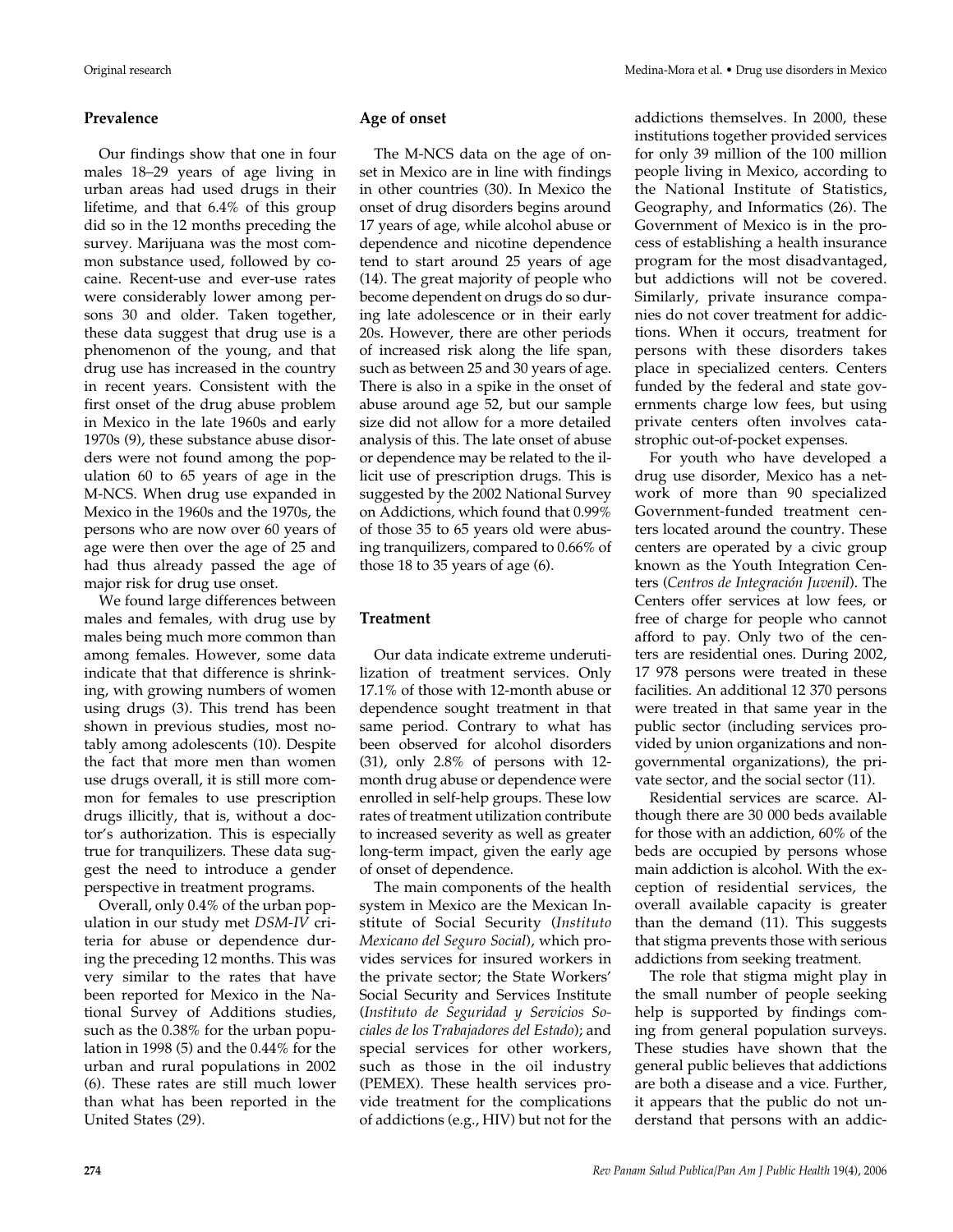tion require treatment to overcome the illness (32).

The data in this article suggest that a noticeable number of Mexicans have developed a drug disorder, but demand for treatment is limited. This limited demand is especially true among Mexicans with fewer years of schooling.

Our results indicate an urgent need to organize services for persons with drug use disorders according to the differences in the prevalence of dependence on the various substances, and the differences in prevalence by region. Our results also highlight the need to restructure the available treatment, to introduce a gender perspective into the treatment programs, to include programs that treat the drugs that are now consumed in the country, and to develop special strategies to increase the proportion of the affected population who utilize the services that are already available.

At present, addiction is not considered a disease that gives the affected persons the right to treatment. In order to ensure treatment for those affected, there is an urgent need to reorganize treatment services and integrate them with an adequate referral system. Community mobilization programs

and educational initiatives aimed at informing people about the benefits of treatment and at reducing stigma could increase the proportion of people with substance abuse or dependence disorders who seek help.

Further studies are urgently needed to evaluate the reasons for this low proportion who seek help. An assessment of the referral systems within different levels of attention within the health system and in the workplace could provide valuable information on better ways to organize transfers for treatment. Gaining information on how people perceive their problems and possible ways to cope with abuse or dependence could guide programs aimed at informing the population about the disorders and strategies for overcoming them, including treatment. The role of stigma requires further studies aimed at understanding the mechanisms that prevent those who have developed an addiction from seeking treatment. Service providers need to be better able to identify those with abuse or dependence disorders and to refer them for adequate services in a timely manner. Studies assessing the costs related to addictions and the benefits from different interventions could help lead to increased public investments in the treatment of addictions.

**Acknowledgments.** Funding for this study came from the Ramón de la Fuente National Institute of Psychiatry grant 4280 and from the National Council on Science and Technology of Mexico grant G30544-H, with supplemental support from the Pan American Health Organization and the Pfizer Foundation, Mexico. The Mexican National Comorbidity Survey was carried out in conjunction with the World Health Organization World Mental Health (WMH) Survey Initiative. We thank the WMH staff for assistance with instrumentation, fieldwork, and data analysis. These activities were supported by the United States National Institute of Mental Health (grant R01MH070884), the John D. and Catherine T. MacArthur Foundation, the Pfizer Foundation, the United States Public Health Service (grants R13-MH066849, R01-MH069864, and R01 DA016558), the Fogarty International Center (FIRCA grant R01- TW006481), the Pan American Health Organization, Eli Lilly and Company, Ortho-McNeil Pharmaceutical, Glaxo-SmithKline, and Bristol-Myers Squibb.

#### **REFERENCES**

- 1. Kessler R, Aguilar S, Andrade L, Bijl R, Borges G, Caraveo J, et al. Mental substance comorbidities in the ICPE surveys. Psychiatr Fennica. 2001;32(Suppl 2):62–79.
- 2. Medina-Mora ME. Prevalencia del consumo de drogas en algunas ciudades de la República Mexicana. Encuesta de hogares. Rev Ensen Invest Psicol. 1978;4(17):111–5.
- 3. Medina-Mora ME, Tapia CR, Sepúlveda J, Otero MR, Rascón ML, Solache G, et al. Extensión del consumo de drogas en México: Encuesta Nacional de Adicciones. Resultados nacionales. Salud Ment. 1989;12(2):7–12.
- 4. México, Secretaría de Salud, Dirección General de Epidemiología. Encuesta Nacional de Adicciones. México, D.F.: Secretaría de Salud; 1993.
- 5. México, Secretaría de Salud, Subsecretaría de Prevención y Control de Enfermedades, Instituto Mexicano de Psiquiatría, Dirección General de Epidemiología, Consejo Nacional contra las Adicciones. Encuesta Nacional de Adicciones. México, D.F.: Secretaría de Salud; 1998.
- 6. México, Secretaría de Salud, Consejo Nacional contra las Adicciones, Instituto Mexicano de Psiquiatría, Dirección General de Epidemiología. Encuesta Nacional de Adicciones. México, D.F.: Secretaría de Salud; 2002.
- 7. Berenzon S, Medina-Mora ME, López EK, González J. Prevalencia de trastornos mentales y variables asociadas en cuatro comunidades del sur de la ciudad de México. Rev Mex Psicol. 1998;15(2):177–85.
- 8. Caraveo AJ, Colmenares EB, Saldívar G. Morbilidad psiquiátrica en la ciudad de México: prevalencia y comorbilidad a lo largo de la vida. Salud Ment. 1999;22(número especial): 62–7.
- 9. Medina-Mora ME, Cravioto P, Ortiz A, Kuri P, Villatoro J. Mexico: systems for the epidemiological diagnosis of drug abuse. Bull Narc. 2003;55(1-2):105-9.
- 10. Villatoro J, Medina-Mora ME, Rojano CJ, Fleiz C, Bermúdez P, Castro P, et al. ¿Ha cambiado el consumo de drogas de los estudiantes? Resultados de la Encuesta de Estudiantes. Medición otoño del 2000. Salud Ment. 2002;25(1): 43–54.
- 11. Tapia-Conyer R, Kuri P, Cravioto P, García E, Galván F, Fernández E, et al. Sistema de Vigilancia Epidemiológica de las Adicciones. In: Observatorio mexicano en tabaco, alcohol y otras drogas 2002. México, D.F.: Consejo Nacional Contra las Adicciones-Secretaría de Salud; 2002. Pp. 33–61.
- 12. Villatoro VJ, Medina-Mora ME, López LE, Juárez GF, Rivera GE, Fleiz BC. La dependencia y los problemas asociados al consumo de drogas en México. Resultados de la Encuesta Nacional de Adicciones. Salud Ment. 1996;  $19(3):1-6.$
- 13. Aguilar-Gaxiola S, Vega W, Peifer K, Gray T. Development of the Fresno Composite International Diagnostic Interview. Berkeley: University of California, Institute for Mental Health Services Research; 1995.
- 14. Medina-Mora ME, Borges G, Lara MC, Benjet C, Blanco J, Fleiz C, et al. Prevalencia de trastornos mentales y uso de servicios: resultados de la Encuesta Nacional de Epidemiología Psiquiátrica en México. Salud Ment. 2003;  $26(4):1-16.$